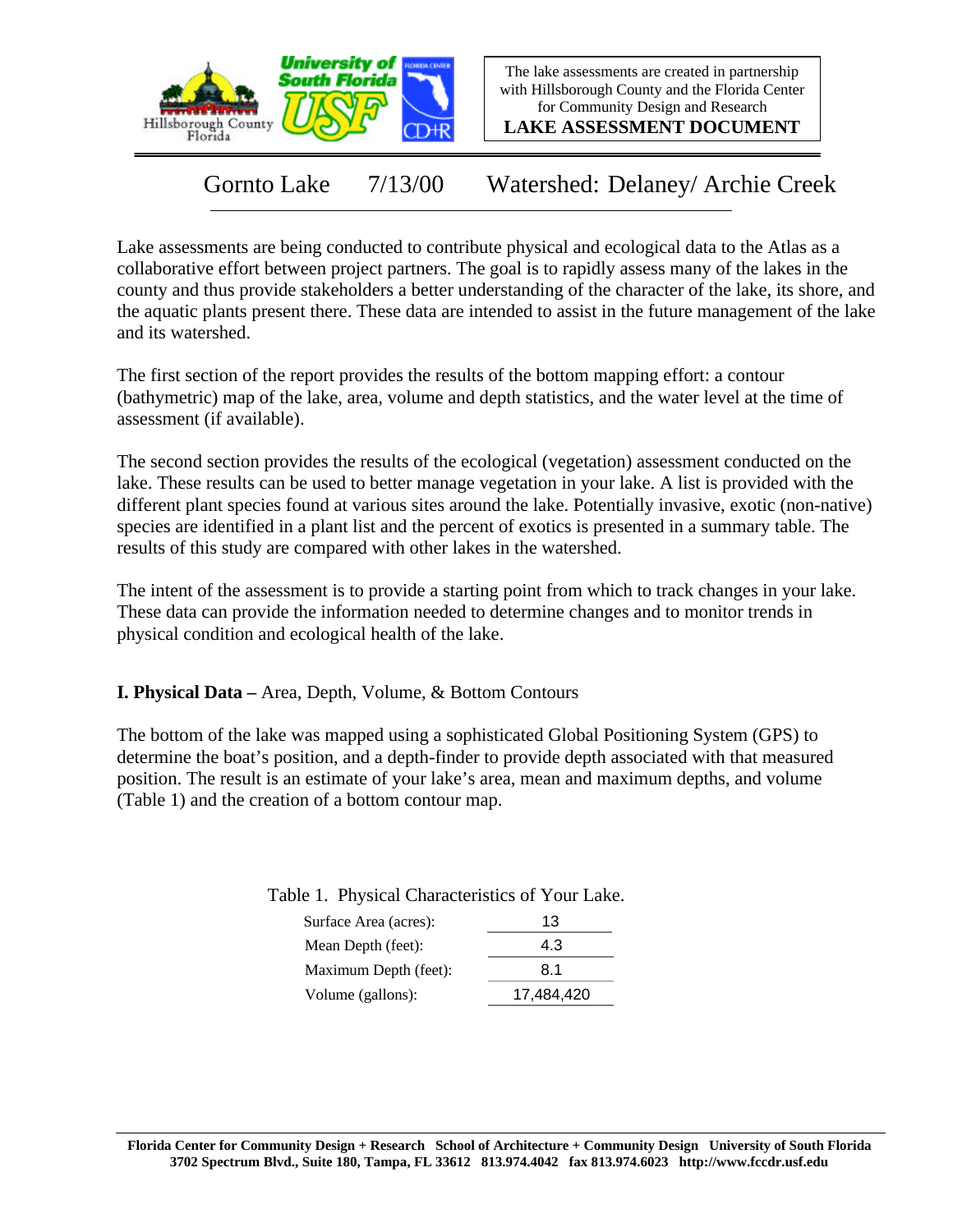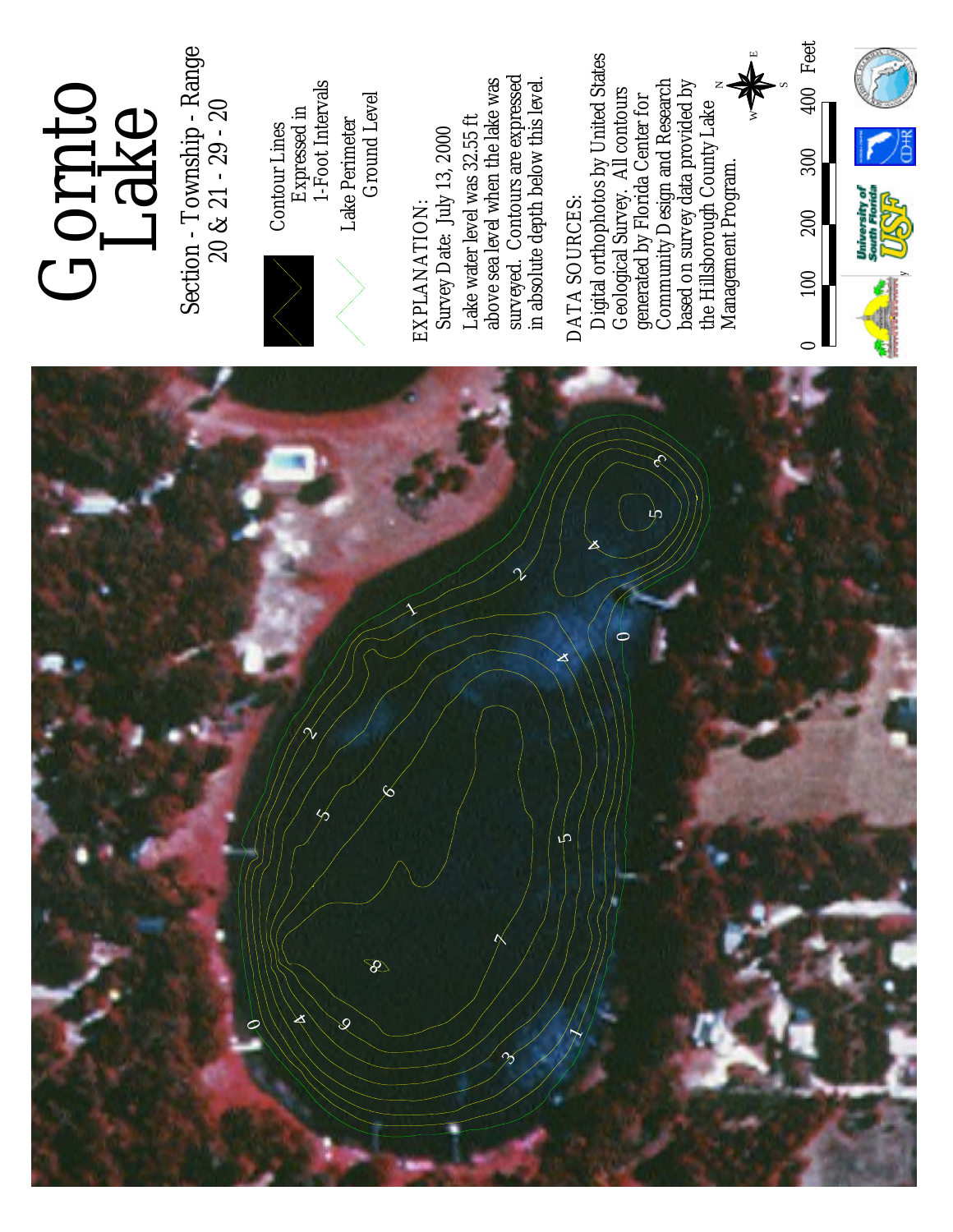

**LAKE ASSESSMENT DOCUMENT**

Gornto Lake 7/13/00 Watershed: Delaney/ Archie Creek

## **II. Ecological Data**

Aquatic Plant Survey

Approximately equispaced sites are haphazardly mapped around the lake and the aquatic plants at each site are surveyed. The total number of species from all sites is used to approximate the total diversity of aquatic plants and the percent of invasive-exotic plants on the lake and in the watershed (Table 2). Many of these plants are considered ecologically harmful, as they tend to out-compete native species. Such "nuisance" plants can also make boating and other recreational activities difficult or impossible. The common and scientific names of plant species found on your lake are listed in Table 3.

> Table 2. Comparison of species diversity between your lake and other assessed lakes located within your watershed.

|                        |     | Gornto Lake Delaney/Archie Creek |
|------------------------|-----|----------------------------------|
|                        |     | (Average)                        |
| Number of Taxa:        | 14  | 18                               |
| Percent Exotic Plants: | 21% | 13%                              |

Table 3. Botanical and common names of the most commonly found plants on your lake. Percent frequency (of occurence), habit (location where found), status (native or exotic), and EPPC status are provided.

| Common Name                            | <b>Plant Species</b>         | Frequency | Habit    | <b>Status</b>  | <b>EPPC</b> |
|----------------------------------------|------------------------------|-----------|----------|----------------|-------------|
| Sedge                                  | Cyperus spp.                 | 100%      | Emergent | Unknown        | NL.         |
| Sedge                                  | Scirpus spp.                 | 80%       | Emergent | Unknown        | NL.         |
| Torpedo Grass                          | Panicum repens               | 70%       | Emergent | Exotic         |             |
| Water Primroses, Primrosewillow        | Ludwigia spp.                | 30%       | Emergent | <b>Unknown</b> | NL          |
| Asian Pennywort, Coinwort, Spadeleaf   | Centella asiatica            | 20%       | Emergent | Native         | NL          |
| Rush Fuirena                           | Fuirena spp.                 | 20%       | Emergent | Native         | NL.         |
| Manyflower Marshpennywort, Water Penny | Hydrocotyl umbellata         | 20%       | Emergent | Native         | <b>NL</b>   |
| Fourpetal St. John's-Wort              | Hypericum tetrapetalum       | 20%       | Emergent | Native         | <b>NL</b>   |
| Laurel Oak; Diamond Oak                | Quercus laurifolia           | 20%       | Emergent | Native         | <b>NL</b>   |
| Southern Red Maple                     | Acer rubrum var. trilobum    | 10%       | Emergent | Native         | <b>NL</b>   |
| <b>Alligator Weed</b>                  | Alternanthera philoxeroides  | 10%       | Emergent | Exotic         | Ш           |
| Spatterdock, Yellow Pondlily           | Nuphar lutea var. advena     | 10%       | Floating | Native         | <b>NL</b>   |
| Pine Tree                              | Pinus spp.                   | 10%       | Emergent | Native         | NL          |
| Para Grass                             | Urochloa (Brachiaria) mutica | 10%       | Emergent | Exotic         |             |